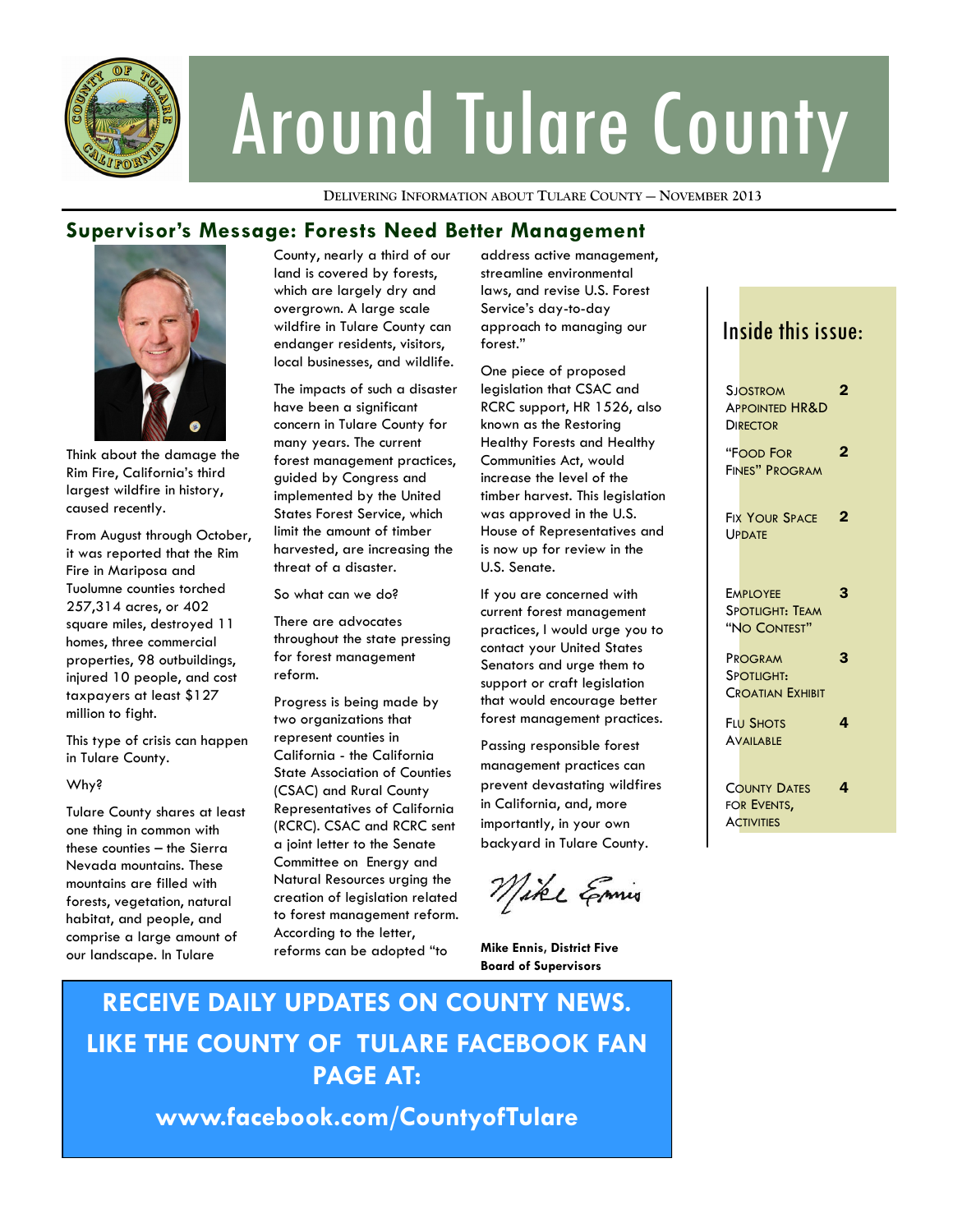# Around Tulare County: www.aroundtularecounty.com

## **Rhonda Sjostrom Appointed HR&D Director**

"[Rhonda] is committed to cutting edge **improvements** within the department to assure it functions at a high level." Chairman Pete Vander Poel

On October 1, Tulare County Board of Supervisors appointed Rhonda Sjostrom as the Human Resources & Development Director.

Sjostrom has worked for Tulare County for more than 26 years, where she has held management positions with the County Administrative Office and Human Resources & Development. Most recently, Sjostrom served as Assistant Human Resources Director since September 2009.

Chairman of the Board of Supervisors Pete Vander Poel said the Board was pleased to hire an internal candidate out of a pool of 50

applicants.

"Rhonda has been a dedicated employee for 26 years and knows our organization extremely well," Chairman Vander Poel said. "She is committed to cutting edge improvements within the department to assure it functions at a high level."

As the Human Resources and Development Director, some of Sjostrom's duties include: provide overall administrative and program direction in various human resources areas; recommend to the Board of Supervisors and/or County Administrative Office proposed policies, rules and procedures;

**County Library Offers "Food for Fines" Program**

prepare, present, and administer the department budget; manage various employee benefit program; and oversee employee relations functions.

Sjostrom earned a degree in Mass Communication & Journalism with an emphasis in Public Relations from California State University, Fresno in 1983. She officially started on October 7, 2013 and will earn \$127,000 annually.

Sjostrom replaced Jeff Cardell, who resigned in July 2013 to take a position with the City of Fresno.



Tulare County residents who have library fines can get a break on what they owe and help the hungry at the same time.

During the month of November, anyone who brings in non-perishable food items to any branch of the Tulare County Library can have their fines reduced or eliminated. One dollar per food donation will be deducted from existing fines, except for any charges for lost or damaged library

items. There is no limit to the amount of fine reduction. The food will be picked up by Foodlink for Tulare County and used to restock the pantries of food banks throughout the county. Items collected from the fifteen branches will be distributed in each branch's local community and surrounding areas.

"Food for Fines" is a new collaborative program sponsored by the library and Foodlink. It will be held

semi-annually in the months of November and April. Library patrons can bring their books and donations November 1- 29 to any of the following library branches: Alpaugh, Dinuba, Earlimart, Exeter, Ivanhoe, Orosi, Pixley, Springville, Strathmore, Terra Bella, Three Rivers, Tipton, Visalia and Woodlake. Nonperishable food items will be accepted thankfully from anyone wishing to donate them, whether a fine is due or not.



## **Fix Your Space Update**

Each employee who voluntarily provided feedback regarding their office spaces or breakrooms as part of the Fix Your Space contest will see some improvements.

In September, Tulare County launched the contest in hopes of improving working conditions.

Eight employees provided

feedback regarding their workspaces. Capital Projects & Facilities staff visited each site to evaluate what needed to be done.

According to staff, some of the repairs, cleaning, painting, roof repair, tile replacement, etc. will be handled by the County and other repairs will be conducted by the building

owner.

Some projects are underway and others will start in the coming months. Around Tulare County will feature a couple of the projects in upcoming editions.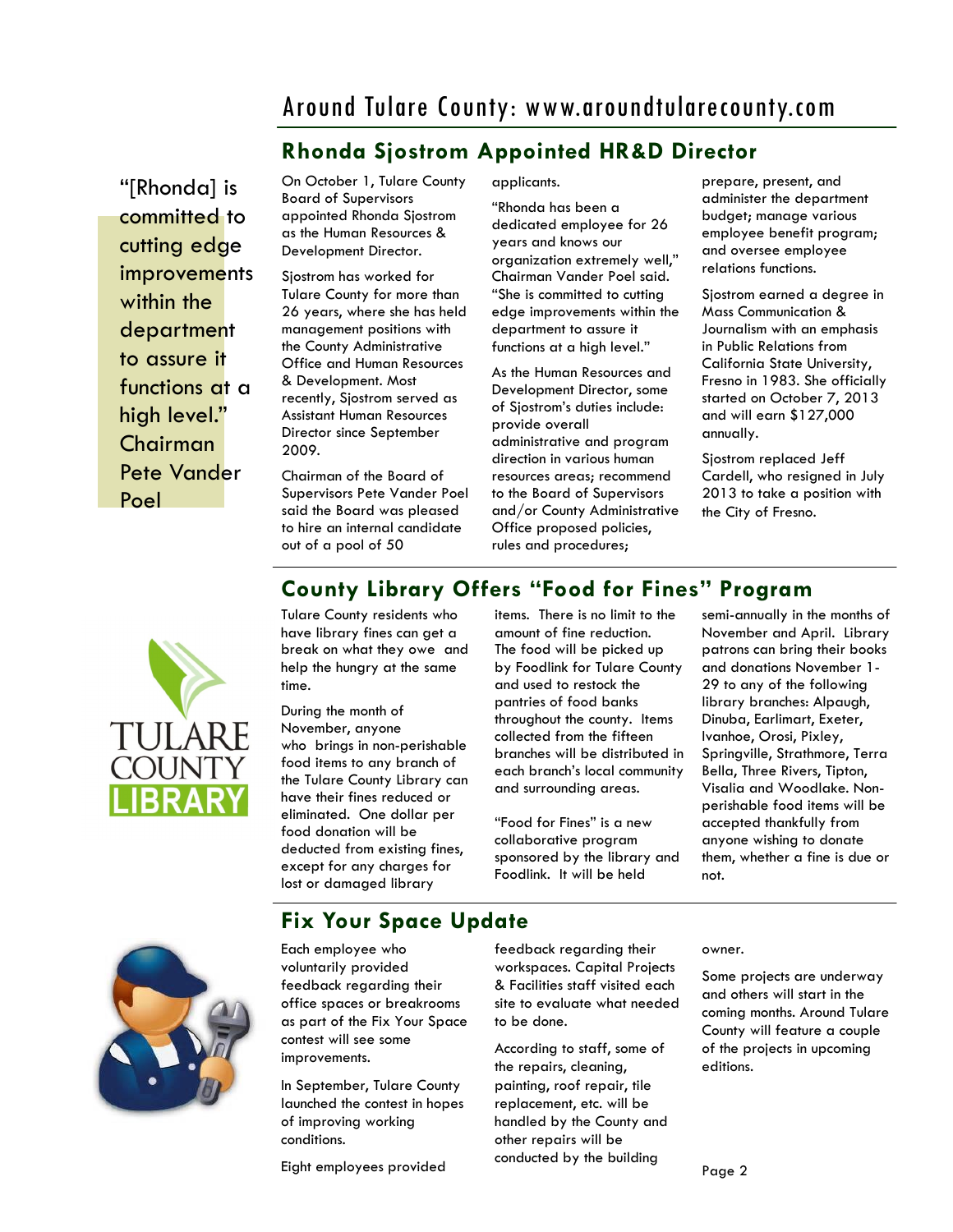# Volume 5, Issue 3

## **Employee Spotlight: Team "No Contest"**

The Office of the District Attorney threw, paddled, shot, kicked, searched, spiked and answered their way to first place in the Visalia Parks and Recreation's 5th annual Corporate Games last month.

Dubbing themselves "No Contest", the team of thirty six deputy district attorneys, investigators, paralegals, witness coordinators, prosecution assistants, administrative staff and assistant district attorneys displayed their athletic prowess and mental mettle over the Games' two week competition. Twenty-six staff earned a medal, given to the 1st through 3rd place finishers in each event.

No Contest took gold in pickleball and ultimate Frisbee, silver in soccer, trivia, spelling bee and geocashing, and bronze in volleyball and horseshoes. Staff also fielded teams in kickball, three-point contest, bowling, ping pong, golf, innertube water polo, Texas hold 'em, 3 on 3 basketball and Rock Band. In the final event, No Contest

took 4<sup>th</sup> place in tug-of-war to narrowly edge out Ben-elect by two points to claim the Corporate Cup.

The Office would like to challenge other departments to enter next year and compete against them as they vie to repeat in 2014.

The City of Visalia offers the Corporate Games as a way for local businesses and their employees to stay active in the community. In addition, the Corporate Games aims to promote wellness and recreational activities; encourage total company involvement by offering a competition through a variety of events; boost morale, teamwork, and company pride among employees; and facilitate company interaction through the competitive spirit.

Learn more about the Corporate Games by visiting:

http://bit.ly/1di5SdU







Pictured Above: Tulare County District Attorney Office staff who participated in Visalia's Corporate Games



**There are many County employees who are doing outstanding things for their community outside of their job.**

**Do you know a County employee who should be in the spotlight? Let us know at:** 

**[newsletter@co.tulare.ca.us](mailto:newsletter@co.tulare.ca.us?subject=Employee%20spotlight)**

# **Program Spotlight: Croatian Exhibit**

The History of Tulare County Farm Labor & Agriculture Museum debuted its latest exhibit on November 3. The exhibit's name is *Diligence Grown from Strong Roots: Honoring Croatian Experiences in Tulare County.*

The museum has collaborated with members of the local Croatian community to create the display that tells the story of the influence that this community has had on Tulare County.

Photographs and artifacts

from local Croatian families aim to showcase the Croatian culture, which includes a wide variety of elements such as widespread participation in the table grape industry, musical instruments and strong family ties.

The exhibit opening program included: traditional music played by a live Tamburica band and brief talks by community members featured in the accompanying video produced by Tulare County Office of Education. Deli

meats, cheeses, and pastries, provided by A1 Imports of San Pedro and Biljana Koncevski, will be available for tasting during the event.

Please call 559/733-6616 for more information.

**Want your program to be in the spotlight? Please send suggestions to:**